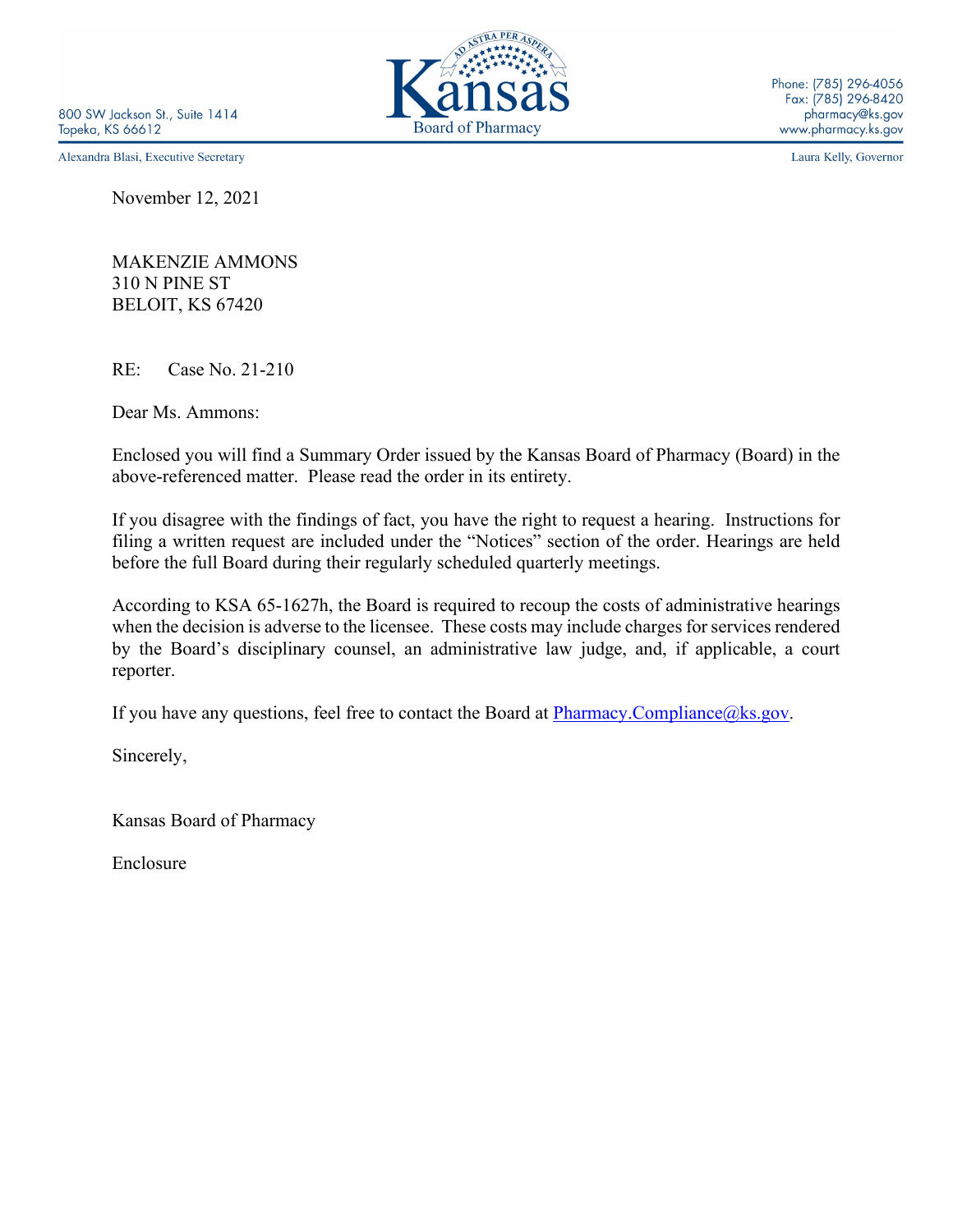## BEFORE THE KANSAS BOARD OF PHARMACY

| In the Matter of           |  |
|----------------------------|--|
| Makenzie Ammons            |  |
| Registration No. 24-113662 |  |

) Case No. 21-210

#### **SUMMARY ORDER**

NOW, on this 12th day of November 2021, comes before the Kansas Board of Pharmacy (the "Board"), through its Executive Secretary, the matter of Makenzie Ammons, ("Respondent").

Pursuant to the authority granted to the Board by the Kansas Pharmacy Act, K.S.A. 65- 1625, *et seq.*, and in accordance with the Kansas Administrative Procedure Act, K.S.A. 77-501, *et seq.*, the Board's Executive Secretary enters this Summary Order in the above-captioned matter. After reviewing the investigation materials and being otherwise duly advised in the premises, the Board makes the following findings, conclusions and order.

#### FINDINGS OF FACT

1. The Board has previously issued Respondent Pharmacy Technician Registration Number 24-113662 authorizing Respondent to perform the functions of a pharmacy technician in the State of Kansas ("Respondent's Registration").

2. On or about February 10, 2021, the Board received information regarding charges laid against Respondent on February 6, 2021, for driving under the influence, fleeing or attempting to elude a law enforcement official, and for purchase/possession/consumption of alcoholic liquor by a minor.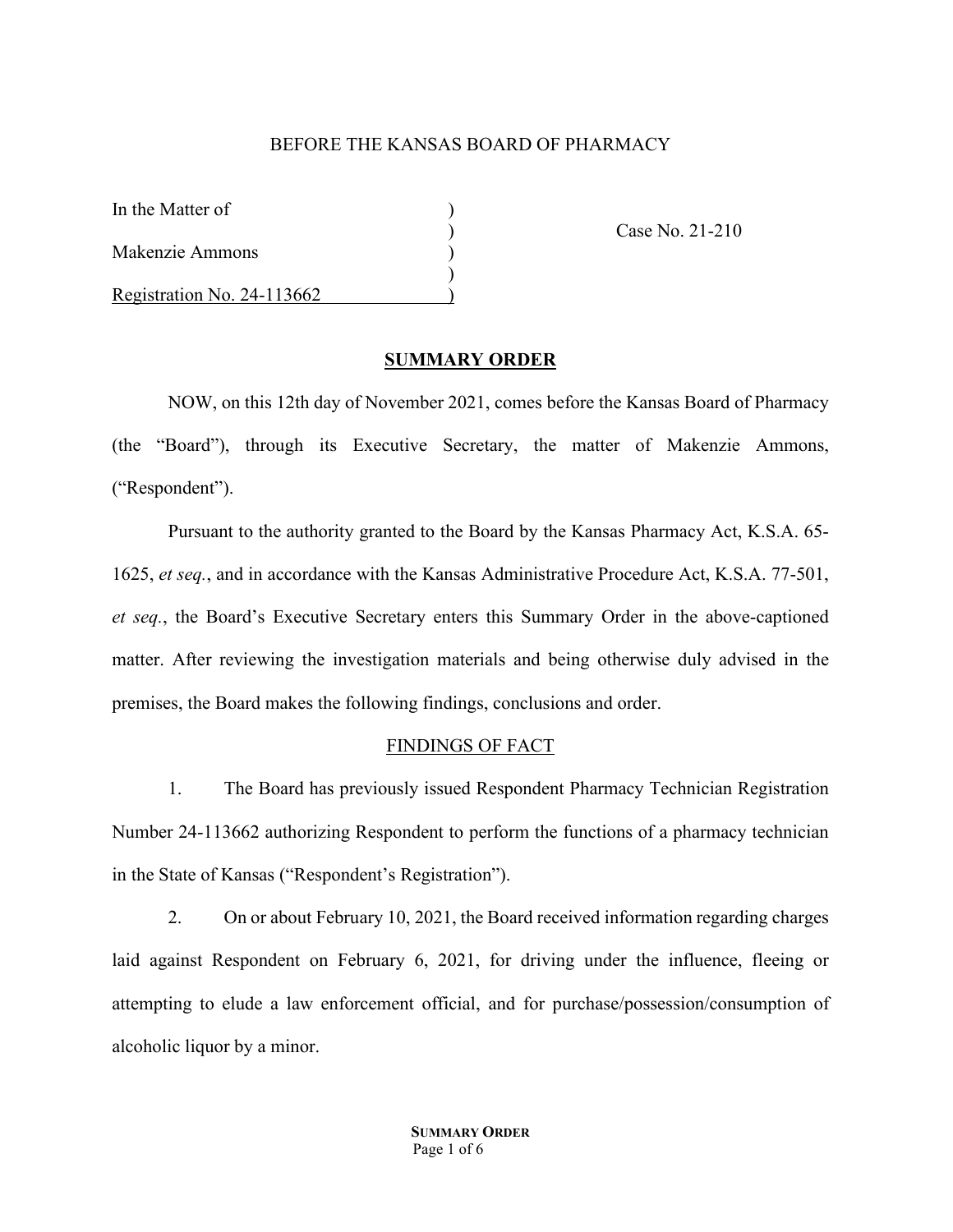3. On February 11, 2021, the Board sent a letter to Respondent's address of record requesting a completed Personal History Form S-150 ("S-150") detailing the nature of the incident, as well as certified copies of the court pleadings from the case.

4. On March 8, 2021, the Board received Respondent's S-150 and a letter of reference, but included no court documents. Respondent's S-150 statement noted that she was a favorable candidate for being granted diversion in her upcoming hearing on March 24, 2021, and that she would keep the Board informed of its outcome. Respondent acknowledged her behavior in the February incident as unacceptable and showed remorse for her wrongdoing, but gave no further details regarding the nature of the incident in question.

5. Also on March 8, 2021, the Board emailed Respondent to request she provide an update to the Board within ten days of her March  $24<sup>th</sup>$  court appearance.

6. On August 26, 2021, as the Board had received no update or corresponding court documentation from Respondent, the Board sent a letter to Respondent again requesting she provide certified copies of court pleading from the case.

7. On or about September 7, 2021, the Board received from Respondent a one-page *Motion and Order for Diversion* regarding her court case, detailing that Respondent had her prosecution deferred while she serves out a 12-month court diversion agreement that became effective on May 12, 2021.

#### CONCLUSIONS OF LAW

1. Pursuant to K.S.A. 65-1663, the Board may limit a registration as a pharmacy technician on any ground which would authorize the Board to take action against the license of a pharmacist under K.S.A. 65-1627, and amendments thereto.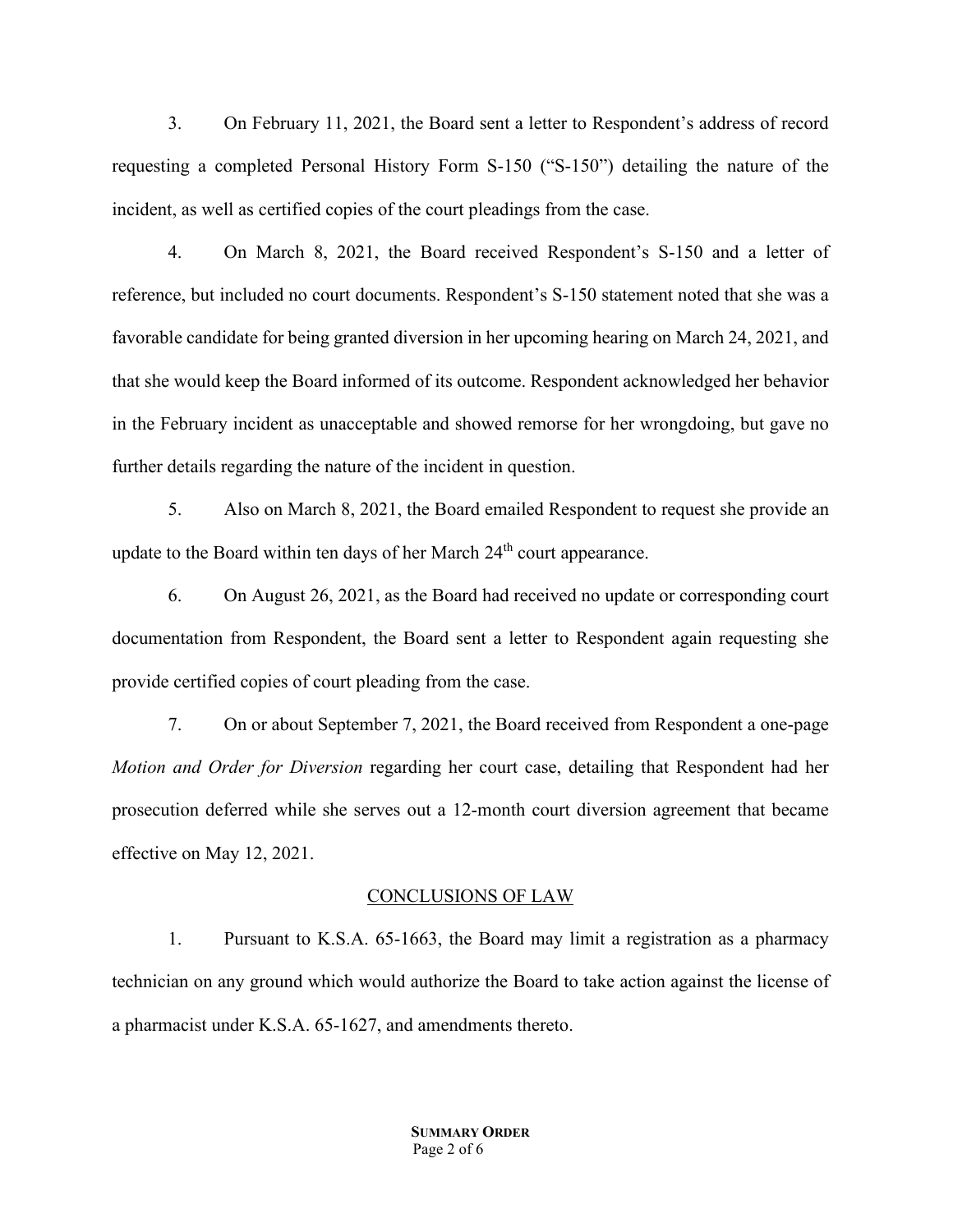2. Pursuant to K.S.A.  $65$ -1627(a)(3), the Board may place in a probationary status the license of any pharmacist who has been found guilty of unprofessional conduct.

3. Pursuant to K.S.A. 65-1626(uuu), unprofessional conduct means conduct likely to deceive or harm the public.

4. Respondent is currently serving her court diversion and so awaiting the outcome of her charges. Respondent is therefore unable to show that she has been sufficiently rehabilitated to warrant the public trust at this time.

5. Respondent's recent arrest for her use of alcohol while both underaged and operating a motor vehicle was an incident which placed the public at risk of harm, and is therefore a basis to place Respondent's registration in a probationary status pursuant to K.S.A. 65-  $1627(a)(3)$ .

## ORDER

Based upon the foregoing findings of fact and conclusions of law, Respondent's Pharmacy Technician Registration is hereby PLACED UNDER A 2-YEAR PROBATIONARY STATUS. The terms of Respondent's probation are as follows:

- Respondent must continue compliance with the terms of her court diversion;
- Respondent must notify the Board of any change in her court status or outcome within 10 days of the change;
- Respondent must notify the Board of any further arrest or criminal charge within 10 days of the date of the arrest or charge;
- Respondent must notify the Board of any change in employment within 10 days of the change and obtain Board approval for the change;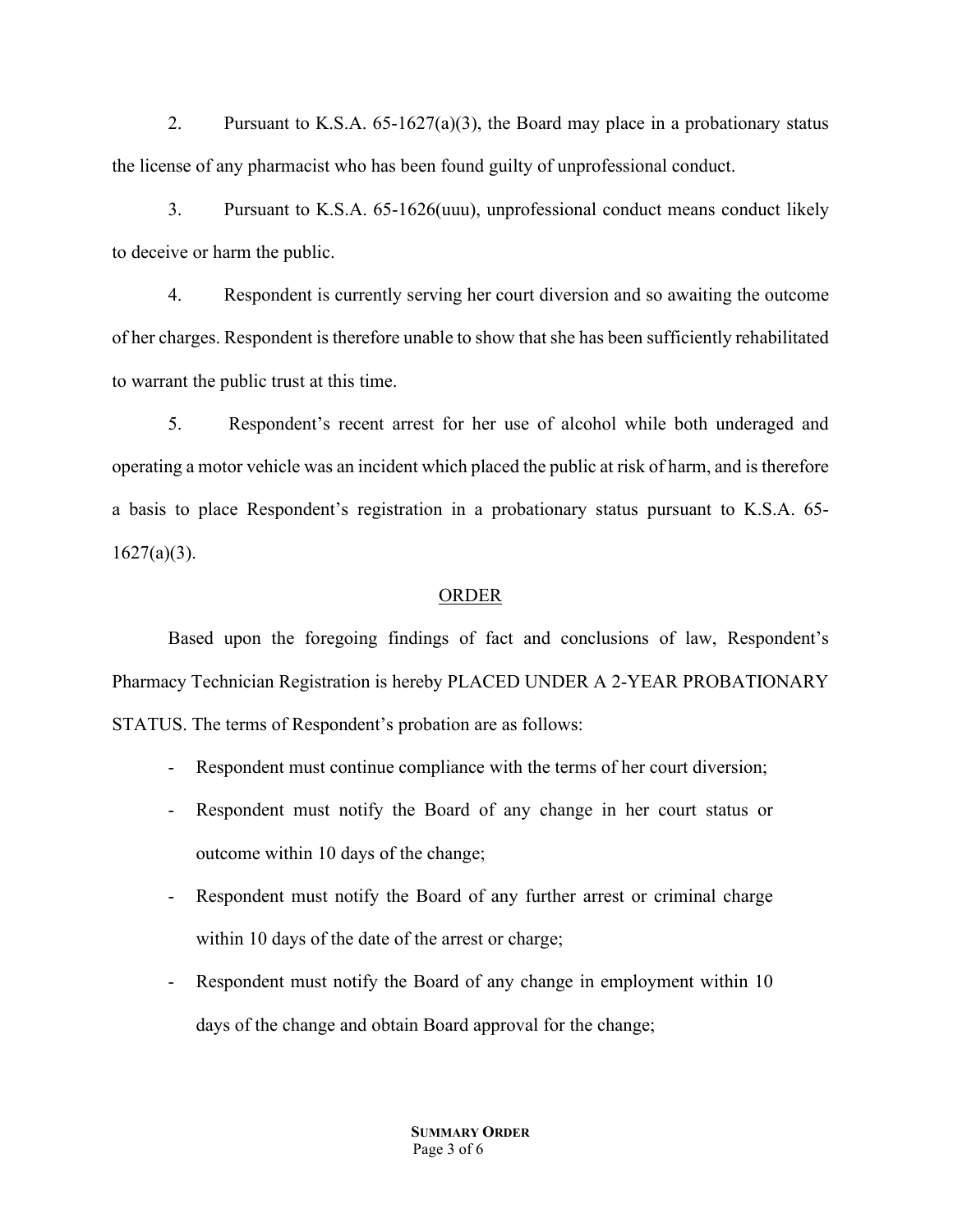- Respondent must inform employers of the probationary status of her pharmacy technician registration;
- Respondent must obtain the signature of her pharmacist-in-charge (PIC) documenting knowledge of her probationary status to the Board; and
- Respondent must comply with all rules and regulations of the Pharmacy Practice Act.

## NOTICES

Respondent is hereby notified as follows:

1. Respondent may request a hearing pursuant to the Kansas Administrative Procedure Act by filing a written request with the Kansas Board of Pharmacy, 800 SW Jackson, Suite 1414, Topeka, KS 66612-1231 within fifteen (15) days after service of this order.

2. If a hearing is not requested as described above, the Order shall become a final order of the Board, effective upon the expiration of the time to request a hearing.

3. Within fifteen (15) days after entry of a final agency order, either party may file a petition for reconsideration pursuant to K.S.A. 77-529.

4. Within the time limits established in K.S.A. 77-613, either party may seek judicial review of a final agency order, pursuant to said statute. The agency officer designated to receive service of a petition for judicial review is

> Alexandra Blasi, JD, MBA Executive Secretary Kansas Board of Pharmacy 800 SW Jackson, Suite 1414 Topeka, KS 66612

> > **SUMMARY ORDER** Page 4 of 6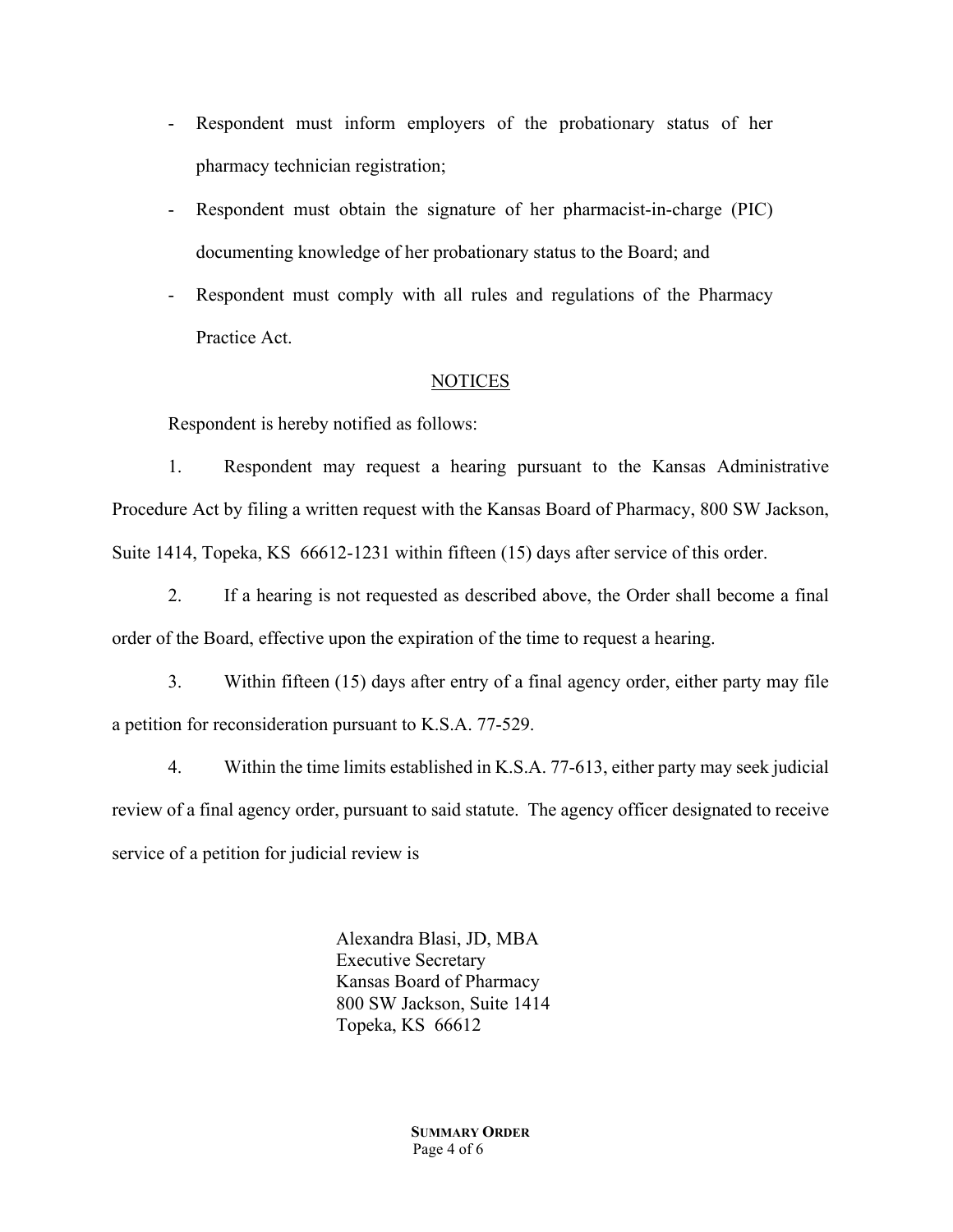# IT IS SO ORDERED.

11/12/2021

 $\frac{11/12/2021}{\text{Date}}$   $\frac{(\mathcal{U}_{\ell} \beta \mathcal{L}_{\varphi} \mathcal{L}_{\varphi})}{\text{Alexandera Blasi, JD, M}}$ 

Alexandra Blasi, JD, MBA Executive Secretary Kansas Board of Pharmacy